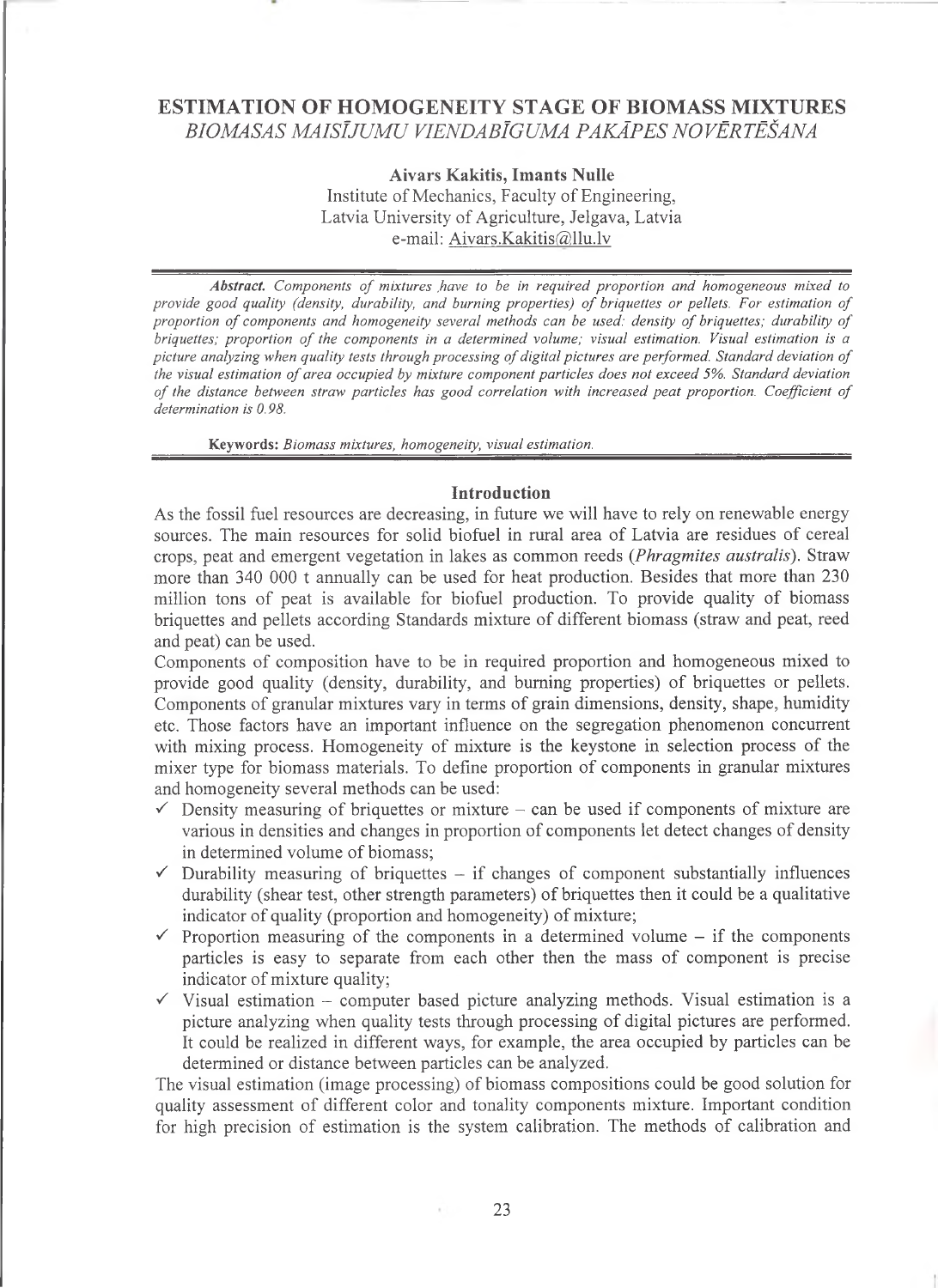results of image processing of different biomass mixtures using Matlab software is described in the article.

### **Materials and methods**

Evaluation of visual estimation system was done by imitative picture made in graphical software. The basic test area contains 49 squares: 25 black and 24 white (Tab. 1). In the every next sample was added one black square. Precision of visual estimation method for measuring area ratio between white squares and total area was defined by manually calculated area ratio.

| $\sim$ $\sim$ $\sim$ $\sim$ $\sim$ $\sim$<br><b>Estimation of system</b> |  |  |  |  |  |  |  |
|--------------------------------------------------------------------------|--|--|--|--|--|--|--|
| Number of<br>sample                                                      |  |  |  |  |  |  |  |
| Type of<br>sample                                                        |  |  |  |  |  |  |  |

To evaluate precision of visual estimation of peat and straw mixtures for briquetting the specific mixtures were tested. Six different mixtures were made from chopped straw and peat: 100% straw; 80% straw 20% peat; 60% straw 40% peat; 40% straw 60% peat; 20% straw 80% peat; and 100% peat (Table 2.). Particle size of components was  $1 - 2$  mm. Moisture of components 12%. Mixing of components was done by hands till consummation of homogeneous mixture.

*Table 2.*

*Table 1.*

| <b>Dampios of heat and seram import os</b> |  |  |  |  |    |     |
|--------------------------------------------|--|--|--|--|----|-----|
| Number of<br>sample                        |  |  |  |  |    |     |
| Image of<br>sample                         |  |  |  |  |    |     |
| Peat<br>proportion, %                      |  |  |  |  | 80 | 10C |

**Samples of peat and straw mixtures**

Mixtures were scanned by regular picture scanner and as the result one size ( $75 \times 70$  mm) and one resolution (200 dpi) pictures were obtained. To increase contrast of mixture components in the pictures, they were changed in one way using software *Corel-PhotoPaint* and after that saved in file type *\*.png.* Picture analyzing was done by software *Matlab-Simulink. Matlab* functions used for image analyzing process is showed and explained in the Table 3.

In this case background is area set by darker particles i.e. peat particles, but light particles what characterize mixture and are further analyzed are straw particles. Pictures were converted to binary image where each pixel assumes one of only two discrete values: 1 or 0. Forward variable name BW is used to refer the binary images.

D1=bwdist(bw,'euclidean') computes the Euclidean distance transform of the binary image BW. For each pixel in BW, the distance transform assigns a number that is the distance between that pixel and the nearest nonzero pixel of BW. bwdist uses the Euclidean distance metric by default. BW can have any dimension. D is the same size as BW.

The function *bwdist* supports several distance metrics, listed in the following Table 4.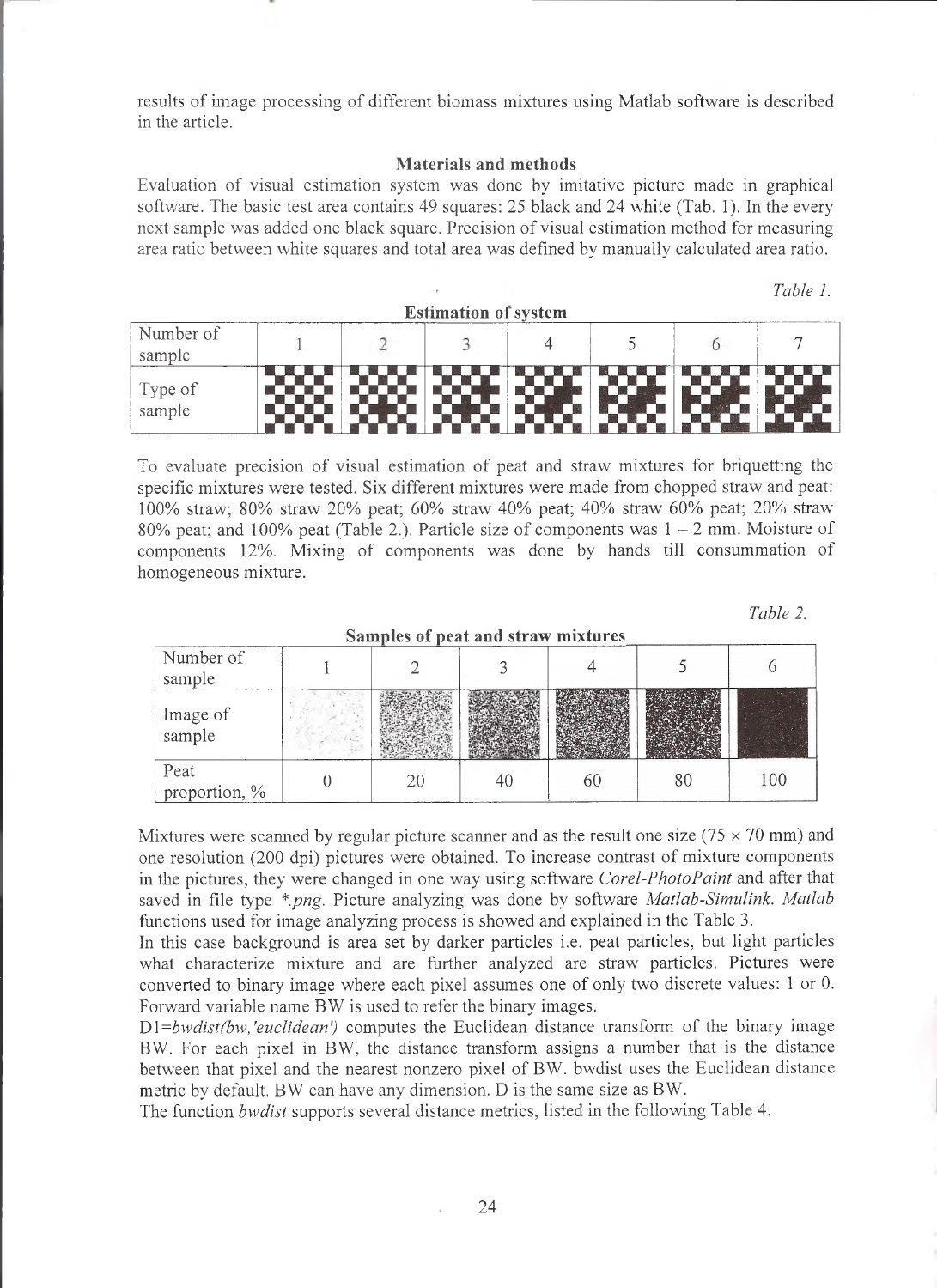Standard deviation of distance transform for columns of pixels in the picture is calculated by *Matlab.* To get overall view about the picture (mixture) average of the standard deviations was calculated.

*Table 3.*

| <b>Explanation of used Matlab functions [2]</b> |                                                                                                                            |  |  |  |  |
|-------------------------------------------------|----------------------------------------------------------------------------------------------------------------------------|--|--|--|--|
| $I = imread('salmi_100.png')$                   | Read and display the image with name<br>"salmi 100" and file type *.png                                                    |  |  |  |  |
| background = $imopen(I, strel('disk', 200))$    | Estimation the value of background pixels.                                                                                 |  |  |  |  |
| $I2 = imsubtract(I, background)$                | Subtract the background image from original<br>image.                                                                      |  |  |  |  |
| $I3 = \text{imadjust}(I2)$                      | To adjust the contrast of the image.                                                                                       |  |  |  |  |
| $level = graythresh(13)$                        | This<br>function automatically computes<br>an<br>appropriate threshold to use to convert the<br>grayscale image to binary. |  |  |  |  |
| $bw = im2bw(13, level)$                         | Function performs the conversion.                                                                                          |  |  |  |  |
| figure, $imshow(bw)$                            | This function displays the black and white<br>image.                                                                       |  |  |  |  |
| [labeled, num Objects] = $bwlabel(bw, 4)$       | This function determines the number of objects.                                                                            |  |  |  |  |
| $graindata = regionprops (labeled, 'basic')$    | This function measures objects or region<br>properties in an image and returns them in a<br>structure array.               |  |  |  |  |
| $D1 = bwdist(bw, 'euclidean')$                  | Computes the distance transform.                                                                                           |  |  |  |  |
| $y = std(D1)$                                   | Standard deviation of distance transforms in one<br>column of the pixels.                                                  |  |  |  |  |
| mean(y)                                         | Mean of the standard deviations.                                                                                           |  |  |  |  |
| whos                                            | Gives information about variables<br>in<br>the<br>workspace.                                                               |  |  |  |  |
| $G=sum(fgraindata.Area])$                       | Gives value of area occupied by one component<br>particles.                                                                |  |  |  |  |

Second parameter obtained from the pictures was ratio of nonzero pixel occupied area and background (whole picture) area. If this method satisfies the requirements then ratio of area have to match with percentage of component.

Standard deviation of area ratio can be calculated:

$$
S = \sqrt{\frac{1}{n} \sum_{i=1}^{n} (x_i - p)^2}
$$
 (1)

where:  $x_i$  – obtained ratio of area;

- *p -* theoretically obtainable ratio of area;
	- $n$  the number of examples.

Standard deviation served to determine the degree of mixing based on Rose's formula [1]:

÷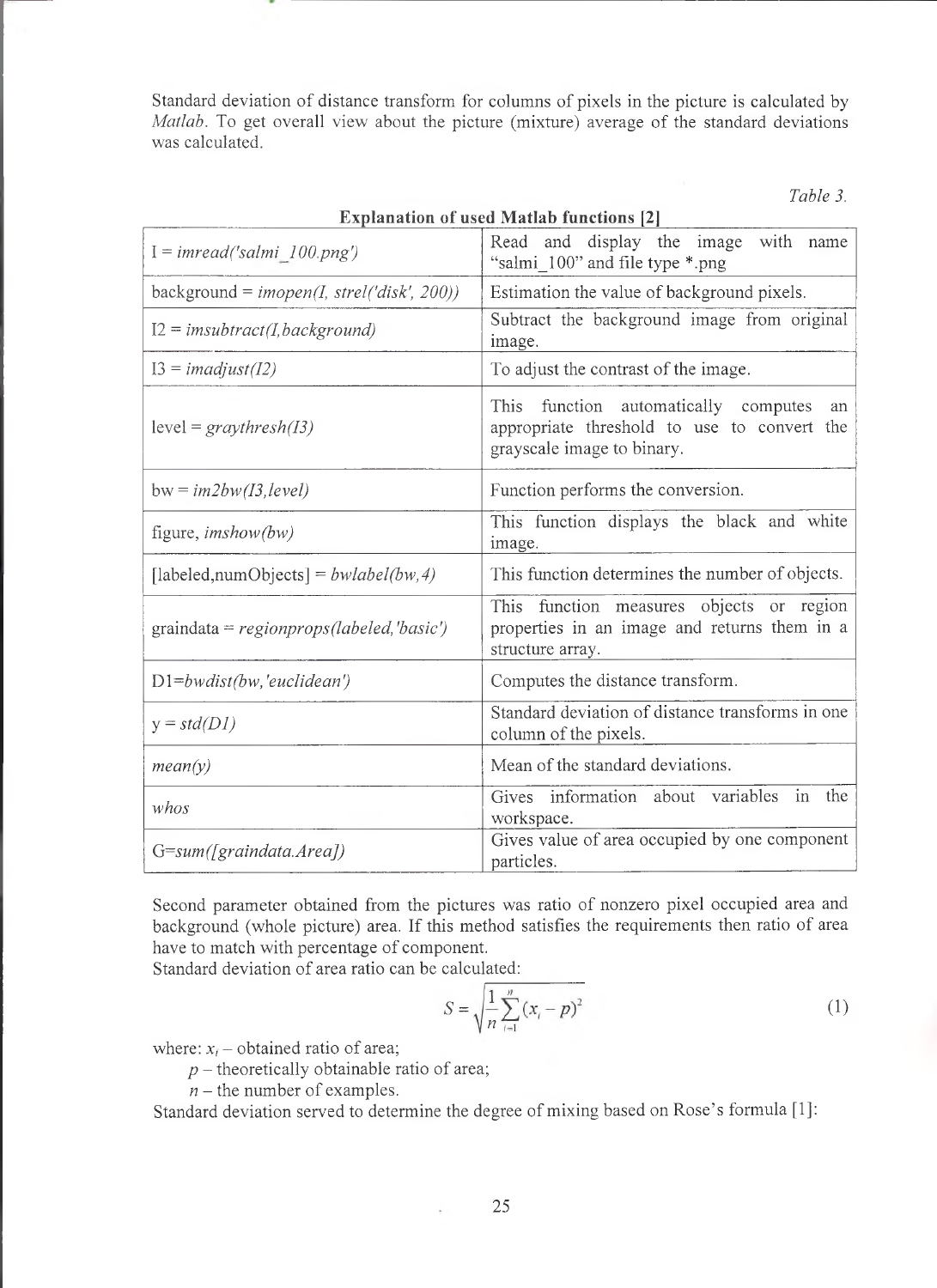$$
M = 1 - \frac{S}{S_0} \tag{2}
$$

 $S_0 = \sqrt{p(1-p)}$ . (3)

*Table 4.*

| DISTANCE PICITIC $ 4 $ |                                                                                                                                                                                                                                 |                                                                                                                                                                                                                         |                                                                                                                            |  |  |  |  |
|------------------------|---------------------------------------------------------------------------------------------------------------------------------------------------------------------------------------------------------------------------------|-------------------------------------------------------------------------------------------------------------------------------------------------------------------------------------------------------------------------|----------------------------------------------------------------------------------------------------------------------------|--|--|--|--|
| Distance               |                                                                                                                                                                                                                                 | Illustration                                                                                                                                                                                                            |                                                                                                                            |  |  |  |  |
| Metric                 | Description<br>$\sim$                                                                                                                                                                                                           | Description                                                                                                                                                                                                             | Distance                                                                                                                   |  |  |  |  |
|                        |                                                                                                                                                                                                                                 |                                                                                                                                                                                                                         | transform                                                                                                                  |  |  |  |  |
| Euclidean              | The<br>Euclidean<br>distance<br>the<br><i>is</i><br>straight-line distance between<br>two<br>pixels.                                                                                                                            | In 2-D, the chessboard distance<br>between $(x_1, y_1)$ and $(x_2, y_2)$ is<br>$max( x_1-x_2 ,  y_1-y_2 )$                                                                                                              | 1.41 1.0 1.41<br>1.0<br>$0.0$   1.0<br>1.41 1.0 1.41                                                                       |  |  |  |  |
| City Block             | The city block distance<br>metric<br>measures the path between the pixels<br>based<br>4-connected<br>on<br>a<br>neighborhood. Pixels whose edges<br>unit apart; pixels<br>touch are 1<br>diagonally touching are 2 units apart. | In 2-D, the cityblock distance<br>between $(x_1, y_1)$ and $(x_2, y_2)$ is<br>$ x_1-x_2 + y_1-y_2 $                                                                                                                     | $\overline{2}$<br>$\overline{2}$<br>1<br>$\Omega$<br>$\mathbf{1}$<br>$\mathbf{1}$<br>$\overline{c}$<br>$\overline{2}$<br>1 |  |  |  |  |
| Chessboard             | chessboard distance<br>The<br>metric<br>measures the path between the pixels<br>8-connected<br>based<br>on<br>an<br>neighborhood. Pixels whose edges or<br>corners touch a 1 unit apart.                                        | In 2-D, the Euclidean distance<br>between $(x_1, y_1)$ and $(x_2, y_2)$ is<br>$\sqrt{(x_1-x_2)^2+(y_1-y_2)^2}$<br>This is the default method.                                                                           | $\mathbf{1}$<br>1<br>$\Omega$<br>$\mathbf{1}$<br>1<br>1<br>1<br>1                                                          |  |  |  |  |
| Quasi-<br>Euclidean    | The<br>Quasi-Euclidean<br>metric<br>measures the total Euclidean distance<br>along a set of horizontal, vertical,<br>and diagonal line segments.                                                                                | In 2-D, the quasi-Euclidean<br>distance between $(x_1, y_1)$ and<br>$(x_2, y_2)$ is<br>$ x_1-x_2 +(\sqrt{2}-1) y_1-y_2 $<br>if $ x_1-x_2  >  y_1-y_2 $<br>$(\sqrt{2}-1) x_1-x_2 + y_1-y_2 $<br>if $ x_1-x_2 < y_1-y_2 $ | $2.8$ 2.2 2.0 2.2 2.8<br>2.2 1.4 1.0 1.4 2.2<br>$ 2.0 1.0 $ 0 1.0 2.0<br>2.2 1.4 1.0 1.4 2.2<br>$2.8$ 2.2 $2.0$ 2.2 $2.8$  |  |  |  |  |

# **Distance Metric [2]**

# **Results and discussion**

To test the precision of visual estimation system area ratio between white pixels and total area of imitative image was calculated manually and compared with the area ratio obtained by image analyzing. Fig. 1 shows difference between images analyzes and manually calculated data of area ratio for pictures from Table 1. Maximal relative error of those data is less than 1% and could be prevent with more particular measuring of image.

where:

Ŧ.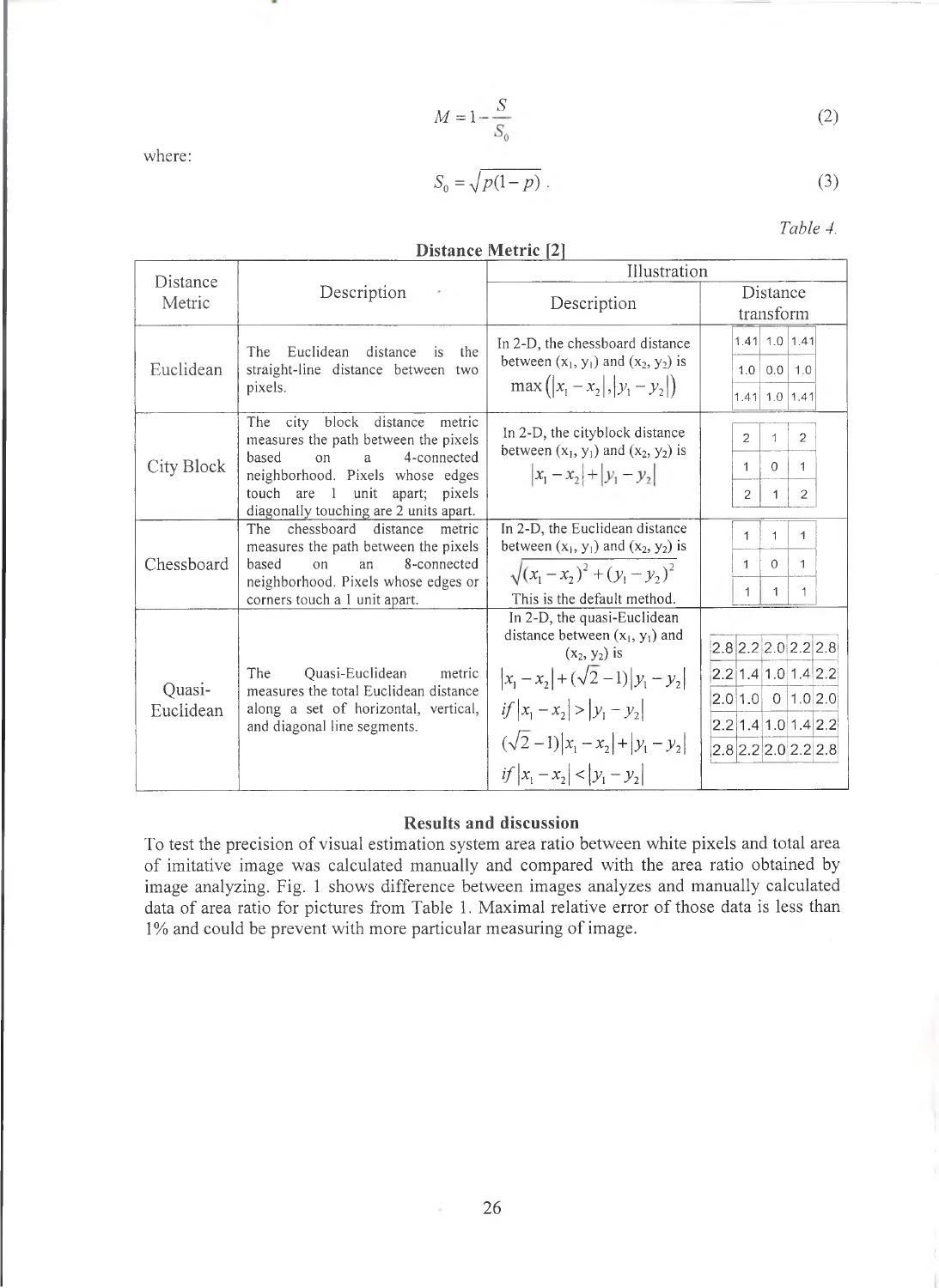

Fig.1. Estimation of system

Growing of standard deviation of distance consistently grows with dispersion of distances between nonzero pixels or white particles. Changes of area ratio of 25% change the standard deviation about 50%.



*Fig.2.* **Standard deviation of distances between particles**

Results of peat and straw mixtures analyze are showed in Fig. 3. In general, the results are close for image analyze and theoretically obtainable data. Deviation from theoretical line increases when straw proportion comes close to 100% and peat proportion comes close to 100%. It depends on specific character of color transform of images: conversion of straw picture to black and white image did not give 100% white color similarly with peat there were approximately 7% difference of average values (theoretically and image analyze).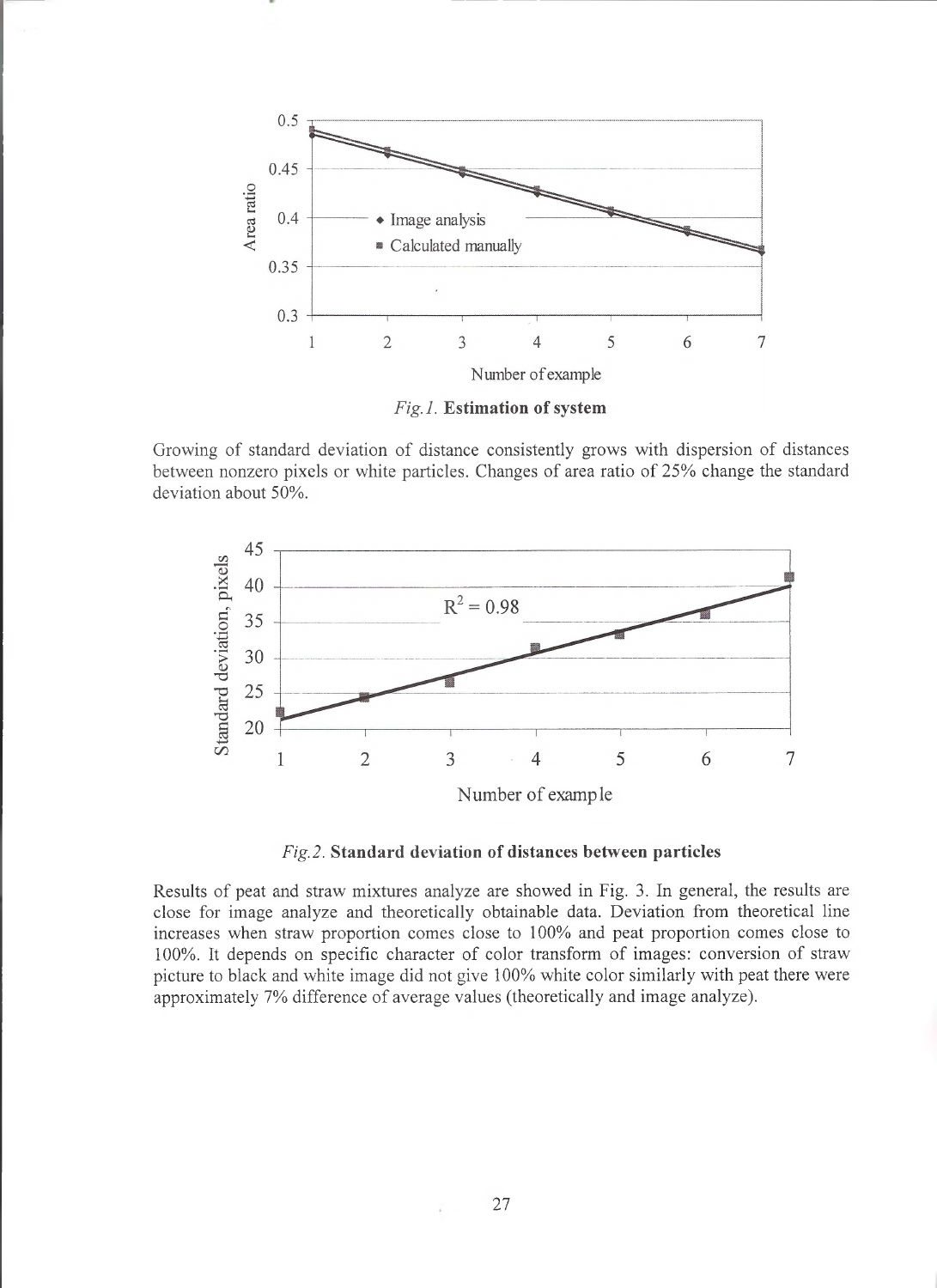

*Fig.3.* **Comparison data of Image analyze and theoretical data**

Error of color transform can be substantially decreased by calibration of system and precise selection of white and black levels on image transformation (Fig. 4). Standard deviation of the data does not exceed 5%. This is acceptable indicator for biomass material where homogeneity of mixture depends on so many parameters: particle size, dispersion of particle size, particle size ratio of components, density of particles, moisture of components, and other bulk properties. High influence of data accuracy gives particle orientation, if they are thin and long, then area of particle lateral area is much larger than area of the ends.



*Fig. 4.* **Comparison adjusted data of Image analyze and theoretical data**

Standard deviation of the distance between straw particles has good correlation with increased peat proportion (Fig. 5). Coefficient of determination is 0.98. Considering that for those experiments homogeneous mixtures were used (Figure 5) for mixture quality described before assessment can be applied. For example if peat proportion is 20% than standard deviation of Euclidean distance transform have to be approximately 0.5 for homogenous mixture.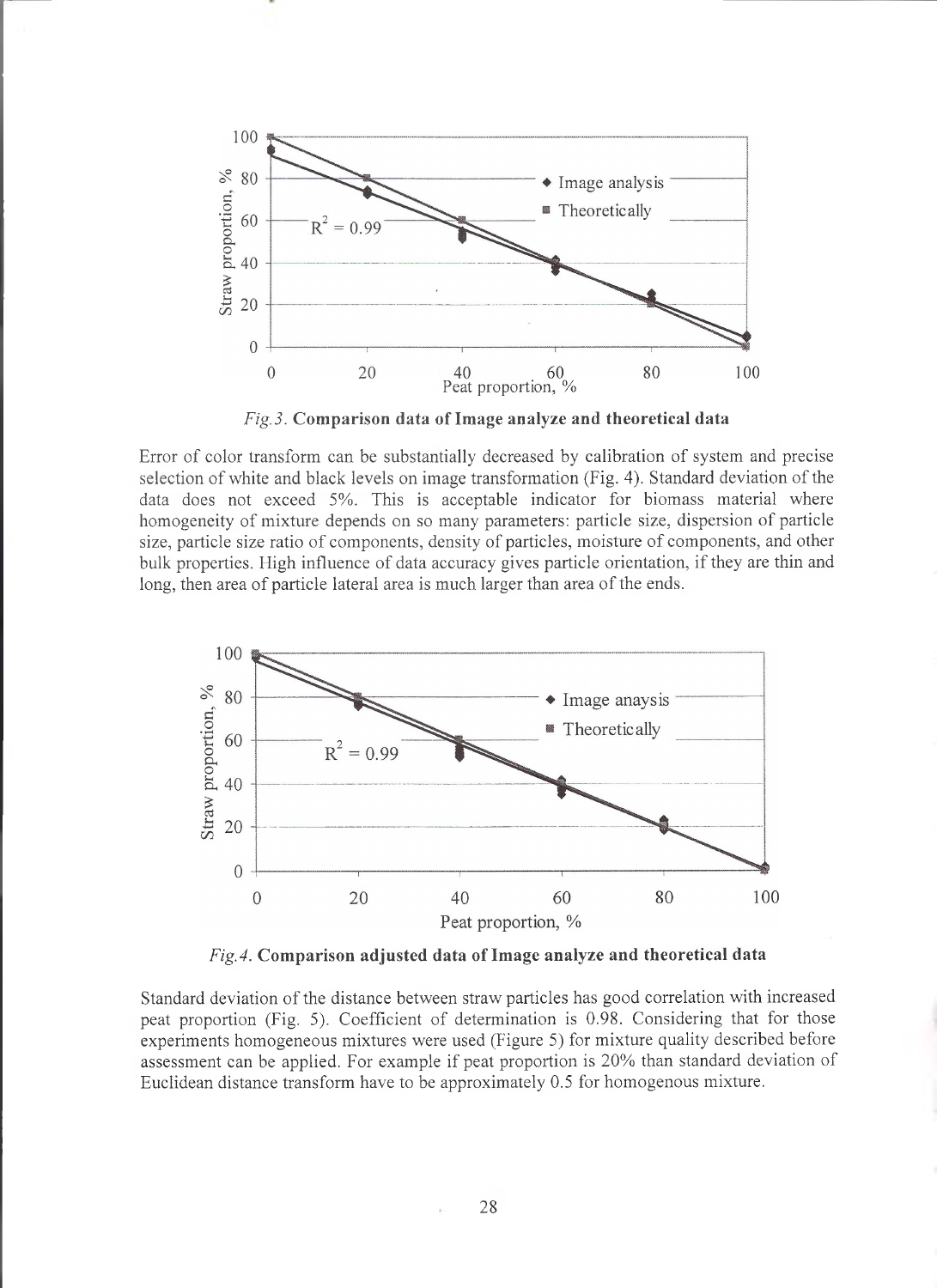

*Fig. 5.* **Standard deviation (pixels) of the distance between straw particles in dependence on peat proportion**

To estimate influence of picture resolution on standard deviation of distance between straw particles and mixture proportion in software Corel Photo Paint the resolution of the picture was changed from 200 to 20 dpi. For fixed straw proportion of the mixture (straw 60% and peat 40%) standard deviation changes from 0.53 to 0.73 on dependence of image resolution (Fig. 6). It shows that resolution of picture is important parameter in visual estimation process.





## **Conclusions**

- 1. Homogeneity of mixture depends on many parameters: particle size, dispersion of particle size, particle size ratio of components, density of particles, moisture of components, and other bulk properties.
- 2. Visual estimation of area ratio of mixture components is recommended to define the proportion of mixture components. Standard deviation of the visual estimation of area occupied by mixture component particles does not exceed 5%.

29